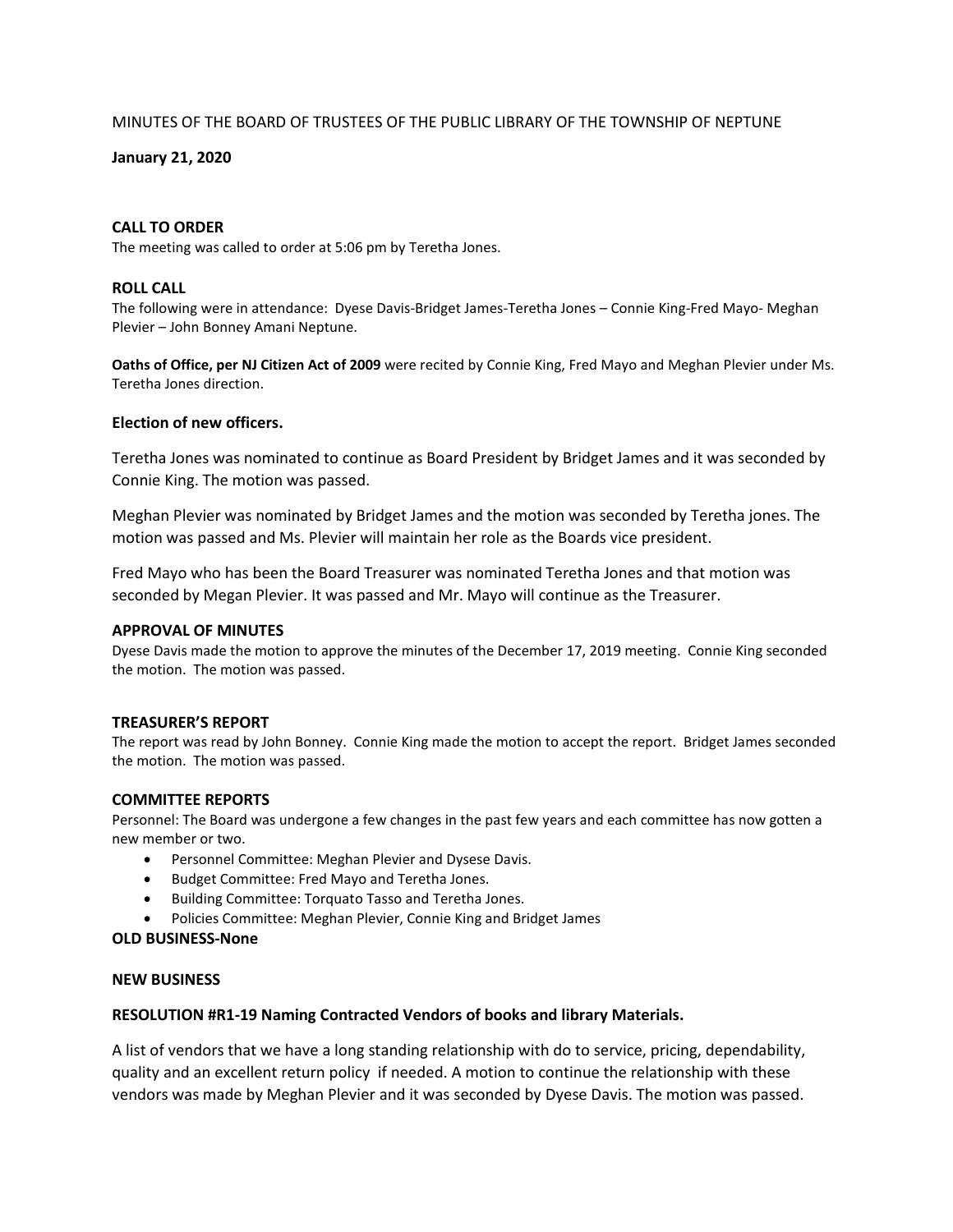Resolution #R2-20 Contracted Computer Consultant.

**Shore Systems-**Proprietary knowledge of our Automation system in addition to the availability if needed, quality of service and discounted price. To retain their services for another year Meghan Plevier made the motion and it was seconded by Dyese Davis. The motion was passed.

- **ELECTRICAL UPDATES-** Outer most pillars have additional long outlets now set up along the floor for easier access.
- In the Archive we have added two four prong outlets and automatic lights when you walk in.
- A Projector w installed for use by the library and meeting room users.
- All staff members will be trained on how to setup and uses the projector so they may assist the public and one another.
- **Computers and Hardware-**We have twenty five towers without hard drives, various keyboards and computer mice in the basement.
- To free up room in the basement the library would like to donate them or get rid of them to free up space.

Some suggestions were made to contact Green Mountain to have the hard drives completely wiped and destroyed or continue looking for any nonprofit organizations that may be able to use the Towers.

- **AARP- Tax Assistance-**Free Tax Assistance
- Free Tax Assistance to all is available again this year at the library.
- Age, income bracket are irrelevant.
- Wednesday and Thursdays 9:-4:30 pm.
- **Black History Month-** The library will be attending the Black History program on February 15, 2020 at the Neptune High School.
- The library display window for the month of February is focusing on the Right to Vote emphasis on black women and Suffrage movement from 1919-1965.
- The library has three different craft programs scheduled also a movie at the end of the month titled "Alice's Ordinary People". The information will be posted on the library's website and online registration will be available if needed for the craft programs.
- **Budget Hearing-** the Library's budget hearing is scheduled for February 11, 2020 at 9:30 am.
- **Bookmobile Discussion-**some time was given to talk about location visits, types of books- (bilingual books) should we have programs? What other services should we offer through the bookmobile? Book donations, library card sign ups.